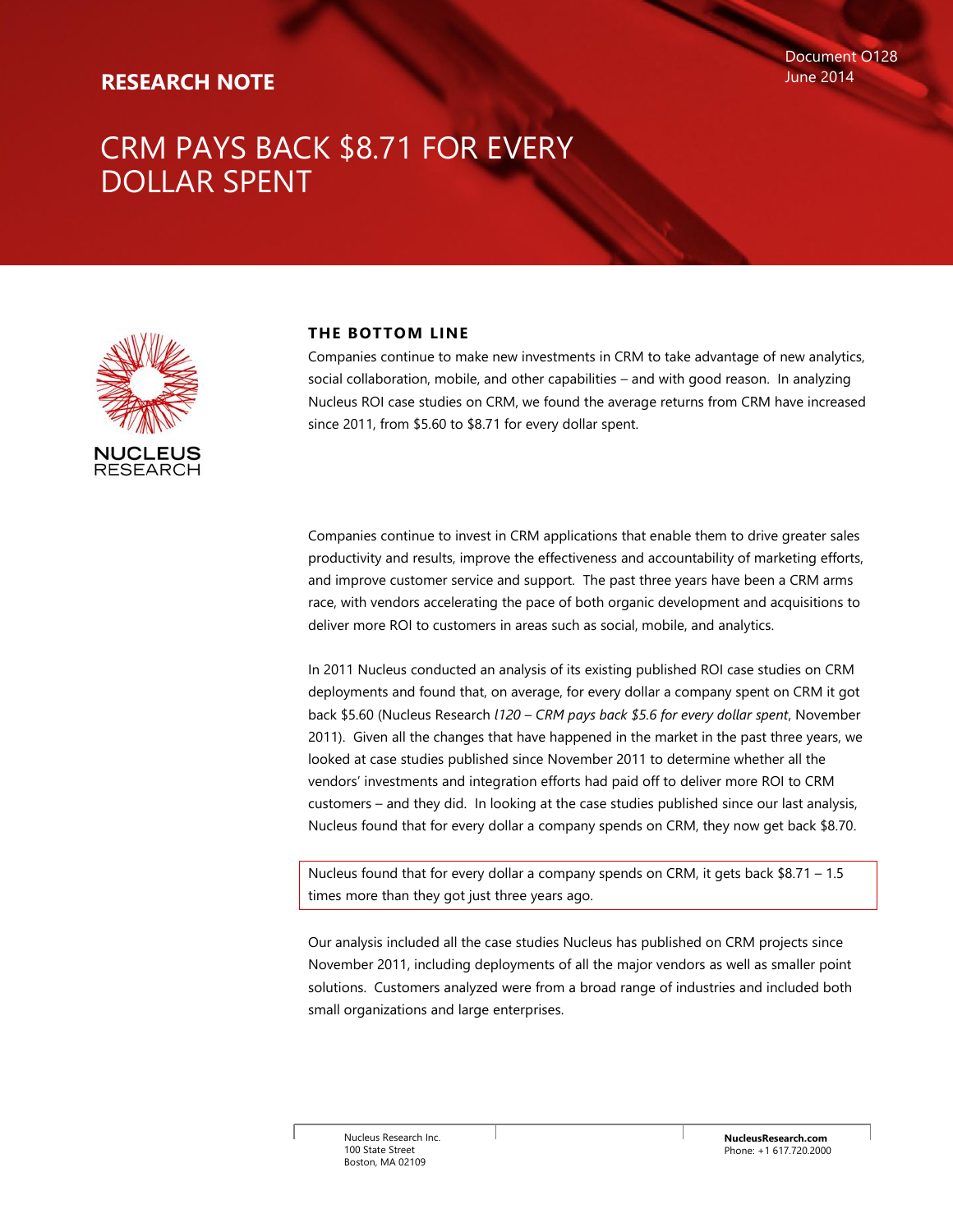#### **CRM RETURNS ARE INCREASING**

In most cases, as software markets mature, companies making new investments in software to replace or complement existing solutions get smaller incremental returns, because they've already gotten a big return from their initial investment. However, Nucleus has found this not to be the case for CRM, for four main reasons.

#### **COMPETITION IS FIERCE**

Three of the four largest software companies in the world are continuing to invest in improving their CRM market position. Startups and upstarts are entering the market every day with new innovations. Accelerating release cadences are giving customers new features and capabilities to consider every few months. APIs and integration capabilities are exploding. On top of all that, particularly in cloud CRM, switching costs are relatively low (Nucleus Research *m107 – CRM: propensity to switch*, September 2012), so vendors have to win the customer not just for the initial deal but for the quarters after the deal is closed. All of this leads to more competitive pricing (in some cases penetration pricing strategies) and a larger investment on the part of the vendor to make sure the customer is successful and referenceable from day one.

In one recent case, Nucleus found a client was able to get the first year of subscription for free if they were willing to sign on to a 3-year contract, and this was a deal with one of the top three, not an up-and-coming player. The up-and-comers are relying more on customer success managers, a lot of handholding, and (often) complimentary services engagements at the beginning of the contract to keep customers on track to achieving high ROI and satisfaction.

#### **CLOUD CRM DELIVERS MORE**

It is no secret that cloud deployments tend to be faster and have lower upfront costs, increasing ROI, but in the CRM space, cloud also means access to new features and capabilities and the ability to expand an application's use over time with limited cost and disruption, driving greater benefit over time. As more companies have moved their CRM to the cloud, they've been able to take advantage of the cloud ROI multiplier effect (Nucleus Research *m108 – Cloud delivers 1.7 times more ROI*, September 2012) for greater returns.

#### **BUYERS ARE DIFFERENT**

Obviously, buyers are more knowledgeable and vocal about CRM successes and failures, they're more likely to be skeptical of vendor claims, they're making more reference checks, and they're more aggressive in their negotiating than they were just a few years ago. But another significant dynamic is changing the way CRM is bought and implemented – and how it delivers returns.